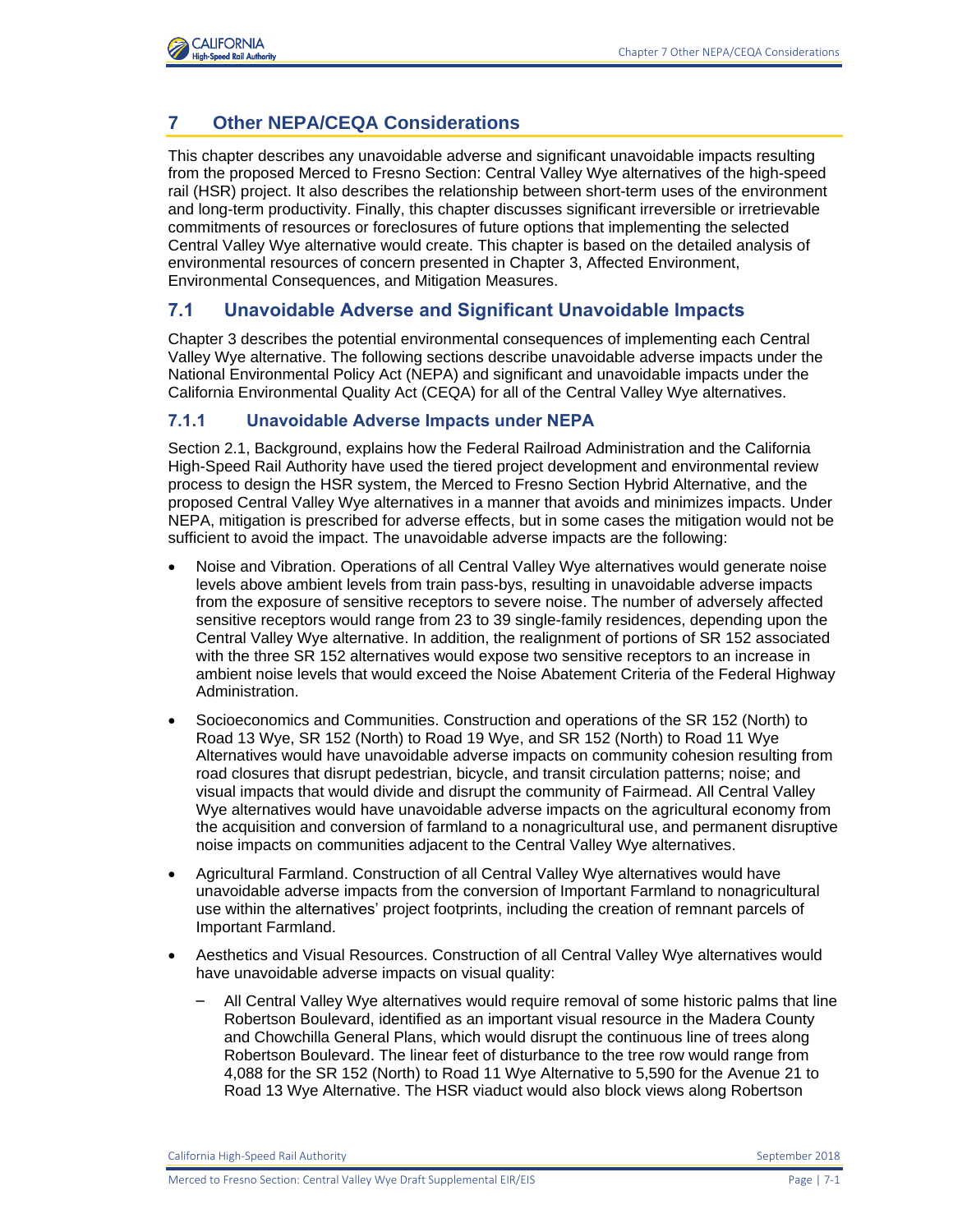Boulevard, diminishing the visual presence of the tree row and contrasting with the scale and context of residential areas.

- The SR 152 (North) to Road 13 Wye, SR 152 (North) to Road 19 Wye, and SR 152 (North) to Road 11 Wye Alternatives would result in the loss of distant scenic views for residential viewers in the community of Fairmead.
- Cultural Resources. Construction of the Central Valley Wye alternatives would have unavoidable adverse effects on historic architectural resources from the destruction of a portion of the historic Robertson Boulevard Tree Row.

#### **7.1.2 Significant Unavoidable Impacts under CEQA**

Under CEQA, mitigation is prescribed for significant impacts, but in some cases the mitigation would not reduce the impact to a less-than-significant level. The impacts that cannot be mitigated to a less-than-significant level are the following:

- Noise and Vibration. Operations of the Central Valley Wye alternatives would generate noise levels above ambient levels from train pass-bys, causing significant noise impacts on sensitive receptors. The number of sensitive receptors exposed to severe noise would range from 23 to 39 single-family residences, depending upon the Central Valley Wye alternative. In addition, the realignment of portions of SR 152 associated with the three SR 152 alternatives would expose two sensitive receptors to an increase in ambient noise levels that would exceed the Noise Abatement Criteria of the Federal Highway Administration.
- Socioeconomics and Communities. Construction and operations of the SR 152 (North) to Road 13 Wye, SR 152 (North) to Road 19 Wye, and SR 152 (North) to Road 11 Wye Alternatives would have a significant and unavoidable impact on community cohesion in the community of Fairmead. The three SR 152 alternatives would introduce a new physical barrier that would divide and disrupt the existing community of Fairmead because of road closures that disrupt pedestrian, bicycle, and transit circulation patterns, generate new noise and visual impacts, and affect overall community cohesion.
- Agricultural Farmland. Construction of the Central Valley Wye alternatives would directly convert Important Farmland to nonagricultural use within the alternatives' project footprints, including the creation of remnant parcels of Important Farmland.
- Aesthetics and Visual Resources. Construction of the Central Valley Wye alternatives would have significant and unavoidable impacts on visual quality:
	- All Central Valley Wye alternatives would require removal of some historic palms that line Robertson Boulevard, identified as an important visual resource in the Madera County and Chowchilla General Plans, which would disrupt the continuous line of trees along Robertson Boulevard. The linear feet of disturbance to the tree row would range from 4,088 for the SR 152 (North) to Road 11 Wye Alternative to 5,590 for the Avenue 21 to Road 13 Wye Alternative. The HSR viaduct would also block views along Robertson Boulevard, diminishing the visual presence of the tree row and contrasting with the scale and context of residential areas.
	- The SR 152 (North) to Road 13 Wye, SR 152 (North) to Road 19 Wye, and SR 152 (North) to Road 11 Wye Alternatives would result in the loss of distant scenic views for residential viewers in the community of Fairmead.
- Cultural Resources. Construction of the Central Valley Wye alternatives would have significant and unavoidable impacts on historic architectural resources from the destruction of a portion of the historic Robertson Boulevard Tree Row.